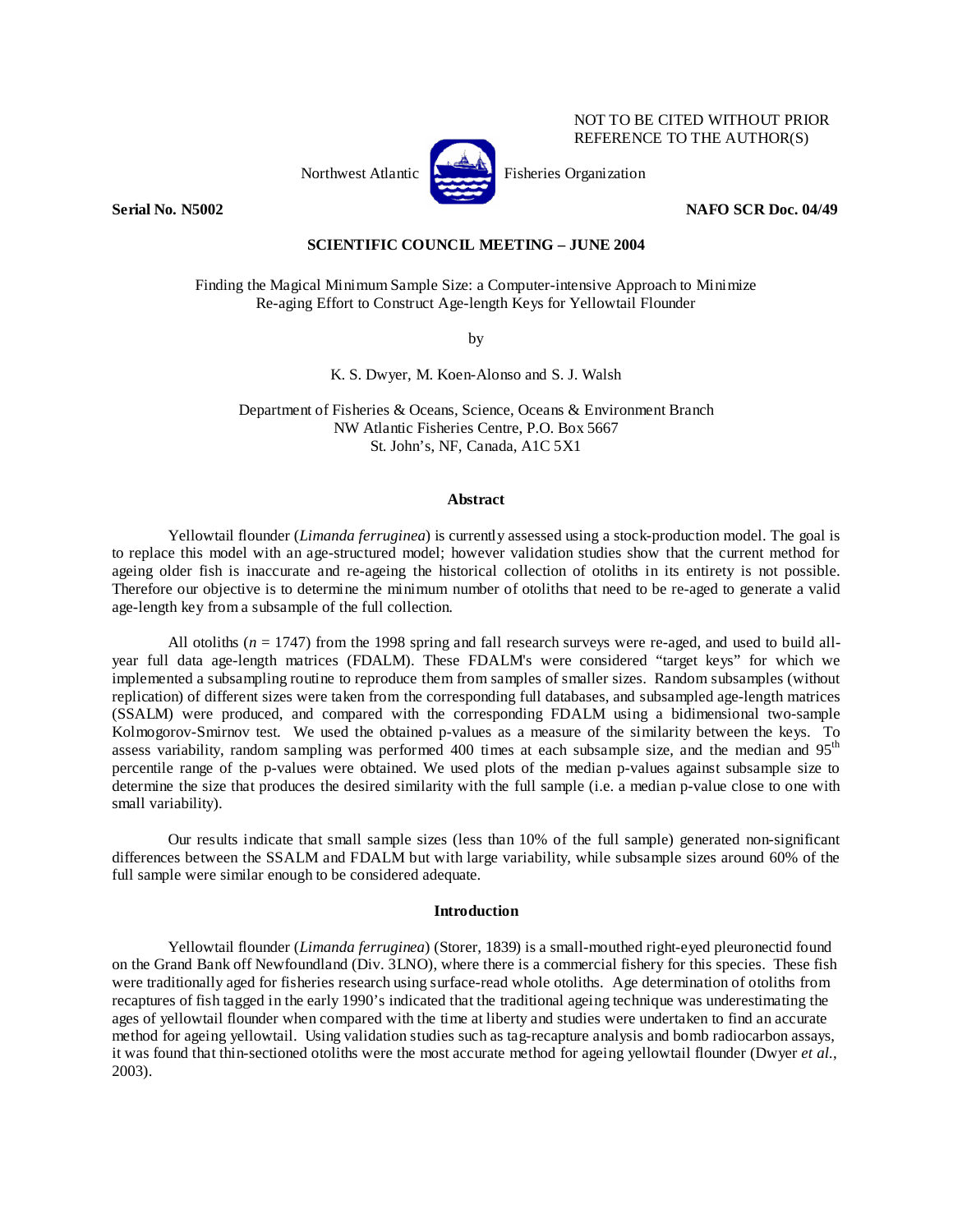Yellowtail flounder is currently assessed using a stock-production model, which requires only biomass data. The goal is to replace this model with an age-disaggregated model; however, in order to attempt this, it is necessary to re-age historical archives of otoliths, which date back to the 1960s and number in the thousands (approximately 46 000). It becomes obvious that a substantial amount of effort and resources need to be allocated to re-ageing all previously collected samples. Since a significant amount of effort was also invested in building the current collection, it is reasonable to expect that any subsampling program should try to preserve as much as possible the information contained in the original full size sample.

Age-length keys (ALKs) are rectangular arrays which express in proportions the distribution of observations per age (columns) in each length-class (rows) (Hayes, 1993). An ALK is built from a matrix of number of observations per age by length (ALM for age-length matrix), and it is this ALM the one typically used for statistical comparisons (Haynes, 1993; Horbowy, 1998). These methods rely on multiple Chi-squared and/or Fisher's tests (Haynes, 1993; Horbowy, 1998), and they typically require the pruning of the matrices in order to compare meaningful arrays of identical size (i.e. where a zero value can be safely considered an informative datum) (e.g. Horbowy, 1998).

In spite of these standard procedures, we followed a different approach. By contrast with previous work (Haynes, 1993; Horbowy, 1998), our conceptual starting point was not the ALM. Many of the statistical difficulties in comparing ALMs are associated with the process of defining age and length classes (this is obvious for length, but it is still valid for age). Our approach does not require any age or length class definitions, and hence, the full sample can be used (i.e. there is no loss of data), and our arbitrary ways of classifying the data have no influence on the result. Furthermore, the comparison of two ALMs is done with a single statistical test, instead of many (typically as many as length classes are considered), and a single p-value can be used to make decisions about the similarity of the two ALMs. Here we use the p-values of the bidimensional Kolmogorov-Smirnov (2D K-S) test (Peacock ,1983; Fasano and Franceschini, 1987; Press *et al*., 1992) as a measure of the degree of similarity between two ALMs (full sample data versus subsampled data).

Therefore, a computer-intensive subsampling routine, along with the 2D K-S test, was considered in order to determine the minimum number of otoliths that need to be re-aged to construct adequate age-length keys for historical otoliths.

## **Materials and Methods**

### *Age determination*

Ages were obtained from all otoliths from yellowtail flounder (Div.3LNO) in 1998 (spring and fall DFO RV Surveys) which is the most recent year that ages had been initially obtained using the whole otolith method. These old ages were compared with the ages from the new thin-section otolith method. The ages obtained from the new method (*n* = 1747; range from 0 year to 30 years) were used to build all-year full data age-length matrices (FDALM) (Table 1), which were considered "target keys". Otoliths were read by both readers, and consensus ages were derived to minimize any possible reader effect in subsequent analyses. To avoid subjectivities, consensus ages were derived through the following algorithm: if ager  $1 =$  ager 2 then ager 1, if ager 1>ager 2 in fall, then ager 2, if ager  $1 >$  ager 2 in spring, then ager 1. This algorithm captures (and corrects) the two most common ageing mistakes. In fall, the main mistake is taking into account the ring on the edge which is not considered a full years' growth, and in the spring, it is opposite, the main mistake is not taking into account the fact that the newest ring may not be visible yet.

Whole left otoliths were originally read by the age readers by counting the annuli on the surface, occasionally using a grinding wheel to make the rings more visible. To re-age, the left otolith was embedded in wax and an Isomet low-speed saw was used to cut a transverse section (approximately 0.3-0.8 mm-thick) through the primordium, along the dorso-lateral plane of the otolith. Because of the brittle nature of smaller otoliths, those from fish less than 30 cm were cut transversely and each half of the otolith was examined.

Whole otoliths were placed in a black chamber containing ethyl alcohol and examined using a Nikon dissecting microscope under reflected light at 8-20X magnification according to the traditional methods of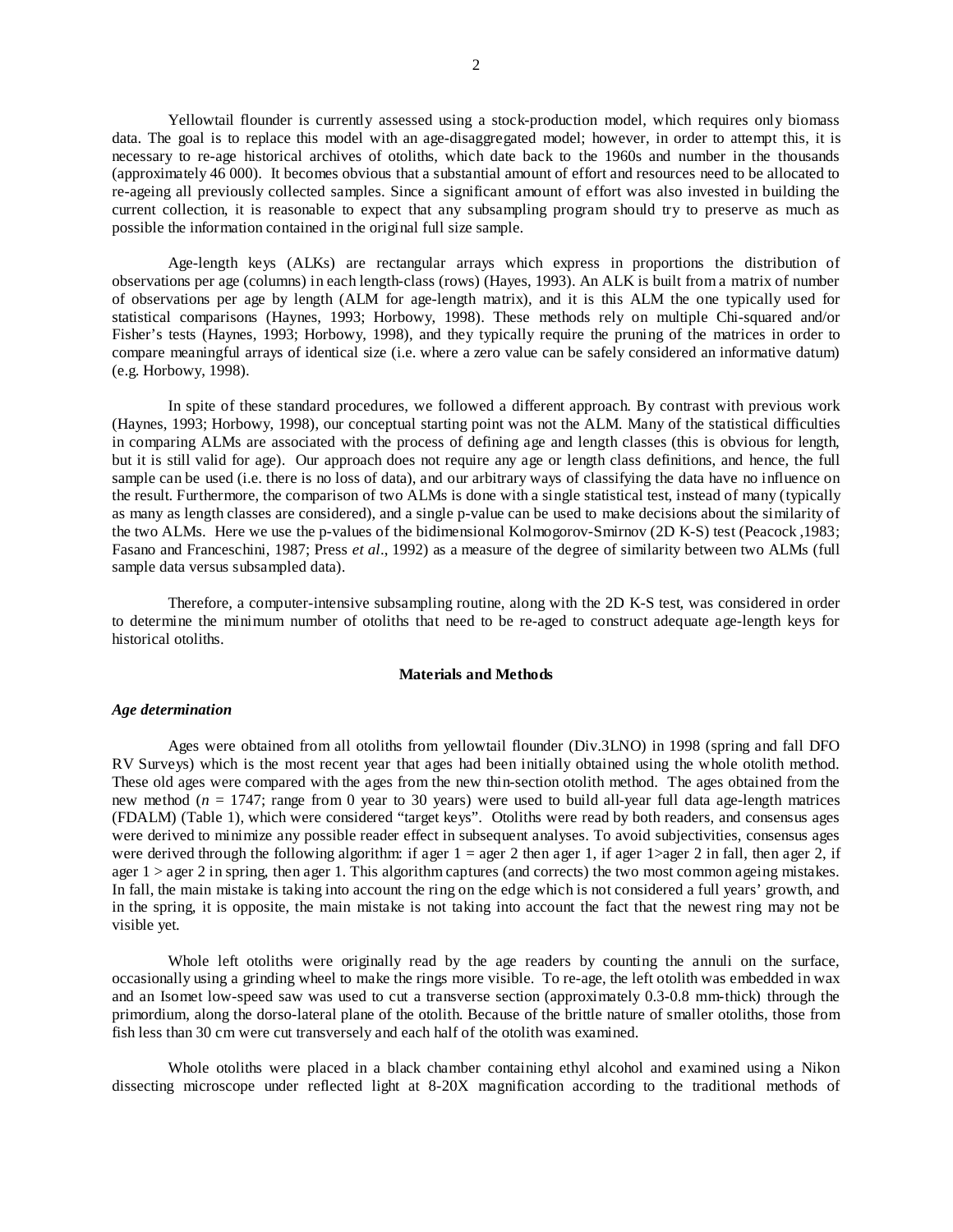examination at NAFC. The number of winter-hyaline (translucent) zones (annuli) was recorded. Sectioned otoliths were also examined in alcohol using magnifications of 25-40X with reflected light.

## *Computer-intensive resampling scheme and statistical analyses*

We started by assuming that the data used to build an ALM was a random sample from an underlying and unknown bivariate distribution. If we want to compare two univariate random samples and test if they were drawn from the same underlying one-dimensional statistical distribution, the classical two sample Kolmogorov-Smirnov test is an appropriate choice (Sokal and Rohlf, 1995; Conover, 1999; Zar, 1999). In the case of comparing two ALMs, we have exactly the same situation but with a bidimensional (2D) underlying distribution. There is a 2D version of the Kolmogorov-Smirnov (2D K-S) test (Peacock, 1983; Fasano and Franceschini, 1987), and there is available computer code to implement it (routine ks2d2s in Press *et al.*, 1992).

We used the p-values of the 2D K-S test as a measure of the degree of similarity between two ALMs. Larger p-values indicate a high degree of similarity, while small values indicate poor agreement, or even statistical differences ( $p$ -value $<0.05$ ).

Random sub-samples of different sizes were taken, without replication, from the full collection of already re-aged fish with known length (FDALM). Each of these sub-sampled age-length matrices (SSALM) was compared with the full collection using the 2D K-S test. For each (sub)sample size, we generated 400 independent random samples, and we plotted the median and 95<sup>th</sup> percentile range of the corresponding p-values as a function of sample size. Logically, as sample size increases, the p-value will approach to 1 because the sub-samples approach to the full collection, and its variability will also be reduced. However, the shape of this plot and the p-value variability at each sample size provide a simple way of visualizing the trade-offs implied when selecting a given sample size. As a starting point, we performed the analysis for the full 1998 combined surveys, and then discriminated by survey (spring and fall surveys separately). Most numerical procedures (i.e. resampling and 2D K-S tests) were implemented in Fortran 77. We used plots of the median p-values against subsample size to determine the size that produces the desired similarity with the full sample (i.e. a p-value close to one with small variability).

Because it was believed that there is no difference in ages derived from both ageing methods for fish up to 25 cm (Dwyer *et al.*, 2002), after which, differences in ageing became significant, we also compare old and new ages with for these fish (<26 cm) using linear regression analysis.

## **Results and Discussion**

Age-length matrices are shown for combined spring and fall surveys (Table 1), spring survey (Fig. 2) and fall survey (Table 3).

Our results indicate that small sample sizes (less than 10% of the full sample) generated non-significant differences between the SSALM and FDALM but with large variability, while subsample sizes around 60% of the full sample were similar enough to be considered adequate (that is, the lower bound of the 95<sup>th</sup> percentile range had a p-value around 0.7-0.8). This was true for spring (Fig. 1), fall (Fig. 2) and combined ALMs (Fig. 3).

However, the comparison of the ALMs between spring and fall for 1998 were statistically different (2D K-S statistic d=0.1362 p-value=3.2E-06), indicating that combined ALMs should not be used.

The linear regression analysis confirmed that the slope of the regression between old and new ages was not significantly different than 1 for fish under 25 cm [slope=1.0037, 95% confidence interval: 0.9852-1.0223, pvalue<0.0001,  $R^2 = 0.86$ , n=194] (Fig. 4). In the context of the subsampling scheme developed here, this result allows us to continue to use whole otoliths for those fish under 25cm included in the subsample. This reduces even further the actual number of otoliths that need to be re-aged. Therefore, based on our results, of the 1747 total otoliths re-aged from the 1998 surveys, we feel that approximately 1048 (60%) would actually need to be re-read in order to produce an ALM similar to the FDALM. Since 34% of the total 1747 otoliths were from fish under 25 cm, then it is likely that in actual fact, this number would be even less (approximately 695).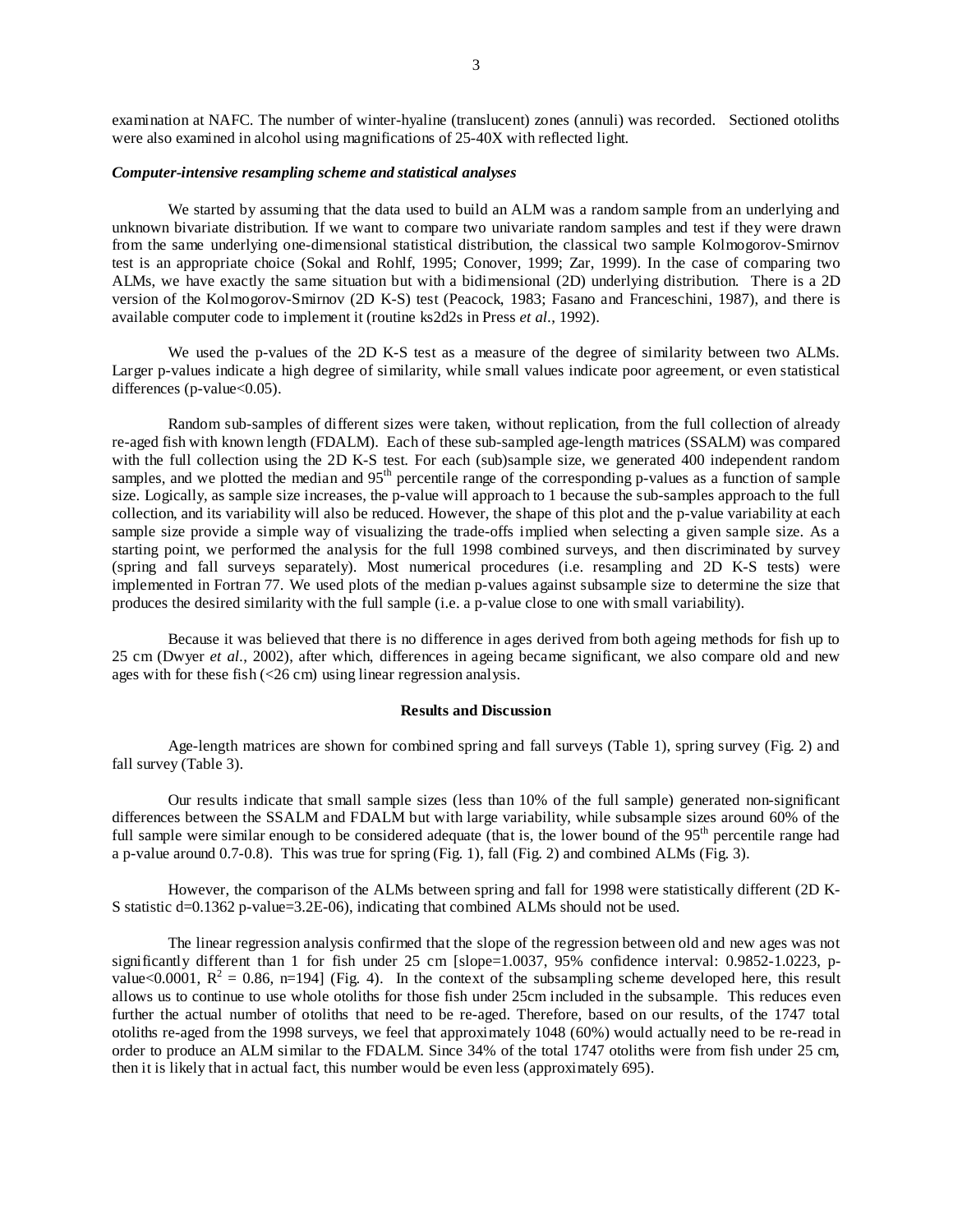If we consider the differences between the ALMs from the fall and spring surveys, and apply the same rationale for each survey, the expected number of otoliths that will actually need to be re-aged will be around 314 for the spring survey, and 381 for the fall survey.

Finally, it is important to remember that these results are based on the surveys from a single year. Before generalizing these results it is important to assess their robustness and consistency. We believe that at least one more year needs to be fully re-aged and this analysis repeated before we can be confident in the percentage of otoliths needed to be re-aged that we obtained here. Furthermore, it would be preferable that this additional year to be as dissimilar in length composition from 1998 as possible, perhaps a sample from before 1980, when fishing pressure was not as high. If the results are the same, then the basis for generalizing these results will start to look tenable. We should understand that a substantial amount of resources will be necessary to repeat this exercise, and continue re-ageing the archived otoliths. This work is essential in order to ensure development of a VPA for yellowtail flounder and it must remain a priority.

### **References**

- Conover, W.J. 1999. Practical nonparametric statistics (Third Edition). Wiley Series in Probability and Statistics: Applied Probability and Statistics Section, John Wiley and Sons Inc., New York.
- Dwyer, K. S., S.J. Walsh and S.A. Campana. Age determination, validation and growth of Grand Bank yellowtail flounder (*Limanda ferruginea*). ICES J. Mar. Sci. 60: 1123-1138.
- Fasano, G., and A. Franceschini. 1987. A multidimensional version of the Kolmogorov-Smirnov test. Monthly Notices of the Royal Astronomical Society 225:155–170.
- Hayes, D.B. 1993. A statistical method for evaluating differences between age-length keys with application to Georges Bank haddock, *Melanogrammus aeglefinus*. Fishery Bulletin 91:550-557.
- Horbowy, J. 1998. Comparison of age-length keys of Baltic cod derived from Polish commercial and research data. Fisheries Research 36: 257-266.
- Peacock, J.A. 1983. Monthly Notices of the Royal Astronomical Society 202:615–627.
- Press, W.H., B.P.Flannery, S.A. Teukolsky, and W.T. Vetterling. 1992. Numerical Recipes in Fortran 77: The art of scientific computing (Second Edition). Cambridge University Press, New York.
- Sokal, R.R., and F.J. Rohlf. 1995. Biometry (Third Edition). W.H. Freeman and Co., New York.

Zar, J.H. 1999. Biostatistical analysis (Fourth Edition). Prentice Hall, Upper Saddle River.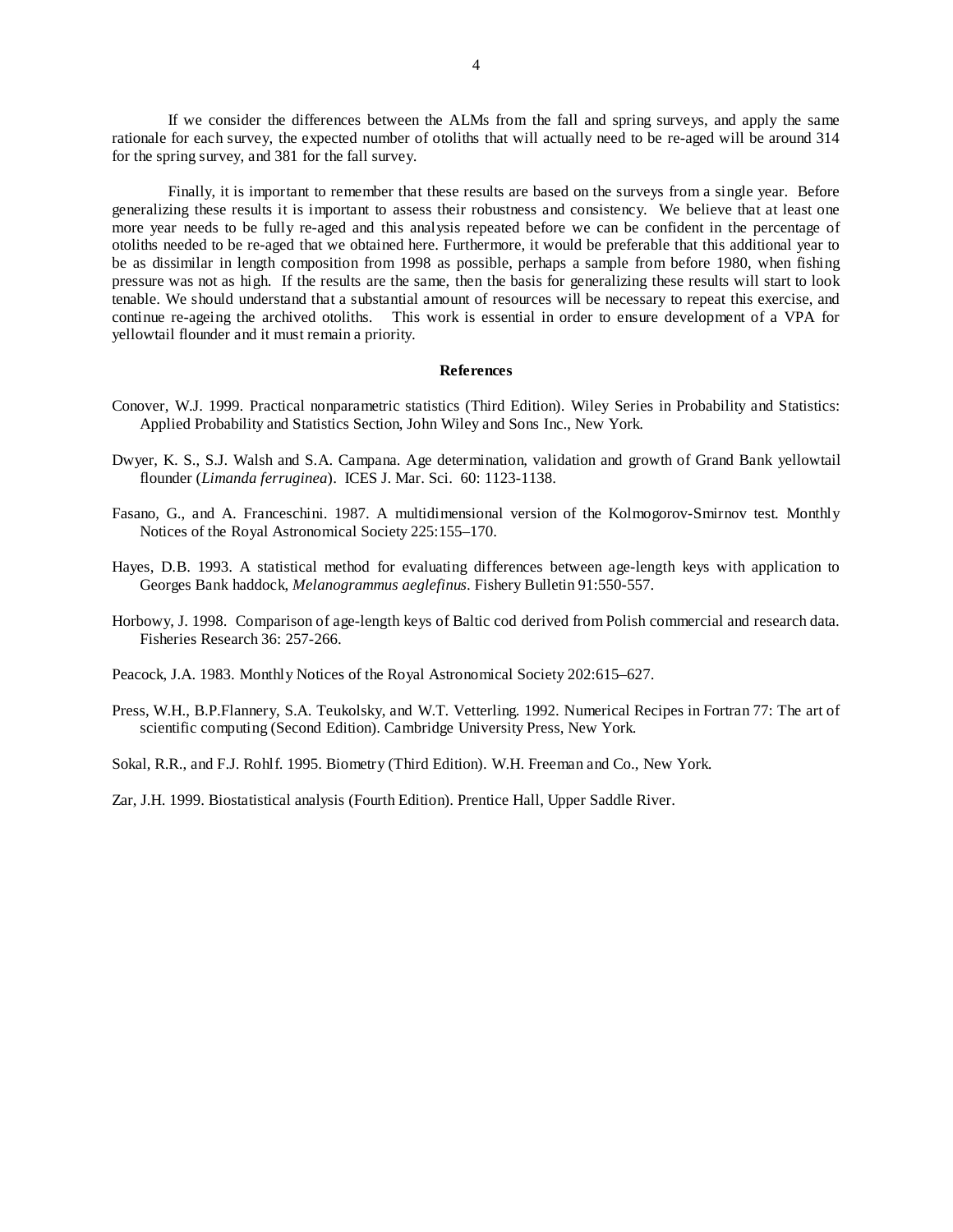| Table 1. Full data age-length (consensus ages) fir 1998 RV surveys spring and fall combined.                                                                                                                                                                                                                                                                                                                                    |                                                                                |                                                                                                |                                                                                                                               |                                                                                                                                                                                                     |                                                                                                                                                       |                                                                                                                                                                                   |                                                                                                                                                                  |                                                                                          |                                                                                                                                                                                                |                                                                                                                                                                                                           |                                                                                                                                      |                                                                                                                                                                                   |                                                                                                                                                                                                                             |                                                                                                                                                                                                                                                        |                                                                                                                            |                                                                                                                    |                                                                                                                   |                                                                                                                                                           |                                                                                                |                                              |                                                                |                                |                |             |              |
|---------------------------------------------------------------------------------------------------------------------------------------------------------------------------------------------------------------------------------------------------------------------------------------------------------------------------------------------------------------------------------------------------------------------------------|--------------------------------------------------------------------------------|------------------------------------------------------------------------------------------------|-------------------------------------------------------------------------------------------------------------------------------|-----------------------------------------------------------------------------------------------------------------------------------------------------------------------------------------------------|-------------------------------------------------------------------------------------------------------------------------------------------------------|-----------------------------------------------------------------------------------------------------------------------------------------------------------------------------------|------------------------------------------------------------------------------------------------------------------------------------------------------------------|------------------------------------------------------------------------------------------|------------------------------------------------------------------------------------------------------------------------------------------------------------------------------------------------|-----------------------------------------------------------------------------------------------------------------------------------------------------------------------------------------------------------|--------------------------------------------------------------------------------------------------------------------------------------|-----------------------------------------------------------------------------------------------------------------------------------------------------------------------------------|-----------------------------------------------------------------------------------------------------------------------------------------------------------------------------------------------------------------------------|--------------------------------------------------------------------------------------------------------------------------------------------------------------------------------------------------------------------------------------------------------|----------------------------------------------------------------------------------------------------------------------------|--------------------------------------------------------------------------------------------------------------------|-------------------------------------------------------------------------------------------------------------------|-----------------------------------------------------------------------------------------------------------------------------------------------------------|------------------------------------------------------------------------------------------------|----------------------------------------------|----------------------------------------------------------------|--------------------------------|----------------|-------------|--------------|
| Length Age 0 Age 1 Age 2 Age 3 Age 4 Age 5 Age 6 Age 7 Age 8 Age 9 Age 10 Age 11 Age 12 Age 13 Age 15 Age 17 Age 17 Age 18 Age 19 Age 20 Age 21 Age 22 Age 23 Age 24 Age 25 Age 25 Age 25 Age 25 Age 26 Age 26 Age 26 Age 26 A                                                                                                                                                                                                  |                                                                                |                                                                                                |                                                                                                                               |                                                                                                                                                                                                     |                                                                                                                                                       |                                                                                                                                                                                   |                                                                                                                                                                  |                                                                                          |                                                                                                                                                                                                |                                                                                                                                                                                                           |                                                                                                                                      |                                                                                                                                                                                   |                                                                                                                                                                                                                             |                                                                                                                                                                                                                                                        |                                                                                                                            |                                                                                                                    |                                                                                                                   |                                                                                                                                                           |                                                                                                |                                              |                                                                |                                |                |             |              |
| 5.5<br>6.5<br>7.5<br>8.5<br>9.5<br>10.5<br>11.5<br>12.5<br>13.5<br>14.5<br>15.5<br>16.5<br>17.5<br>18.5<br>19.5<br>20.5<br>21.5<br>22.5<br>23.5<br>24.5<br>25.5<br>26.5<br>27.5<br>28.5<br>29.5<br>30.5<br>31.5<br>32.5<br>33.5<br>34.5<br>35.5<br>36.5<br>37.5<br>38.5<br>39.5<br>40.5<br>41.5<br>42.5<br>43.5<br>44.5<br>45.5<br>46.5<br>47.5<br>48.5<br>49.5<br>50.5<br>51.5<br>52.5<br>53.5<br>54.5<br>55.5<br>56.5<br>58.5 | $\mathbf{1}$<br>$\overline{7}$<br>13<br>$\begin{array}{c} 12 \\ 3 \end{array}$ | $\overline{2}$<br>$\,6\,$<br>19<br>21<br>16<br>$20\,$<br>18<br>10<br>11<br>10<br>$\frac{2}{2}$ | 4<br>11<br>11<br>18<br>10<br>16<br>15<br>15<br>$\frac{18}{12}$<br>$\begin{array}{c} 10 \\ 5 \\ 3 \end{array}$<br>$\mathbf{1}$ | $\mathbf{2}$<br>$\mathbf 0$<br>$\overline{5}$<br>14<br>$9\,$<br>27<br>22<br>29<br>$\frac{22}{16}$<br>9<br>6<br>$\ensuremath{\mathsf{3}}$<br>$\overline{\mathbf{c}}$<br>$\mathbf{1}$<br>$\mathbf{1}$ | 4<br>$\overline{2}$<br>$\,6\,$<br>10<br>15<br>15<br>29<br>25<br>43<br>30<br>37<br>26<br>14<br>13<br>$\overline{7}$<br>$\mathbf 1$<br>$\boldsymbol{2}$ | $\mathbf{1}$<br>$\overline{1}$<br>6<br>12<br>16<br>23<br>30 <sup>2</sup><br>$\overline{35}$<br>25<br>37<br>18<br>$\begin{array}{c} 15 \\ 5 \end{array}$<br>4<br>3<br>$\mathbf{1}$ | $\mathbf{1}$<br>$\mathbf{1}$<br>$\sqrt{5}$<br>$\overline{8}$<br>9<br>16<br>22<br>23<br>16<br>8<br>$\overline{\mathbf{4}}$<br>5<br>$\mathbf{1}$<br>$\overline{1}$ | $\frac{2}{3}$<br>3<br>11<br>16<br>22<br>22<br>10<br>8<br>$\sqrt{2}$<br>$\mathbf{1}$<br>3 | $\mathbf{1}$<br>$\sqrt{3}$<br>$\ensuremath{\mathsf{3}}$<br>$\mathbf{3}$<br>3<br>$\,6$<br>11<br>13<br>18<br>19<br>11<br>$\overline{4}$<br>$\overline{7}$<br>$\overline{c}$<br>3<br>$\mathbf{1}$ | 1<br>$\mathbf{1}$<br>$\mathbf{1}$<br>$\sqrt{2}$<br>$\boldsymbol{7}$<br>$\begin{array}{c} 5 \\ 6 \end{array}$<br>6<br>$\begin{array}{c} 15 \\ 6 \end{array}$<br>5<br>4<br>4<br>4<br>1<br>2<br>$\mathbf{1}$ | $\mathbf{1}$<br>$\mathbf{1}$<br>$\overline{4}$<br>8<br>5<br>13<br>16<br>11<br>$\overline{7}$<br>6<br>$\mathbf{1}$<br>3<br>$\sqrt{2}$ | $\overline{1}$<br>3<br>$\boldsymbol{2}$<br>-1<br>-1<br>4<br>3<br>8<br>$\,6\,$<br>12<br>$\overline{\mathbf{4}}$<br>9<br>$\overline{\mathbf{c}}$<br>$\sqrt{4}$<br>$\mathbf{1}$<br>3 | $\begin{array}{c} 2 \\ 2 \\ 3 \end{array}$<br>$\begin{array}{c} 3 \\ 7 \\ 8 \end{array}$<br>$\mathsf 3$<br>$\overline{4}$<br>$\overline{4}$<br>$\sqrt{3}$<br>$\overline{4}$<br>$\mathbf{1}$<br>$\mathbf{1}$<br>$\mathbf{1}$ | $\mathbf{1}$<br>$\overline{\mathbf{c}}$<br>$\sqrt{2}$<br>$\mathbf{1}$<br>$\sqrt{5}$<br>$\,$ 5 $\,$<br>$\ensuremath{\mathsf{3}}$<br>$\,$ 5 $\,$<br>$\,6$<br>$\ensuremath{\mathsf{3}}$<br>$\ensuremath{\mathsf{3}}$<br>1<br>$\mathbf{1}$<br>$\mathbf{1}$ | $\mathbf{1}$<br>$\mathbf{1}$<br>$\mathbf{1}$<br>$\frac{2}{2}$<br>$\mathbf{1}$<br>3<br>4<br>4<br>$\mathbf{1}$<br>$\sqrt{2}$ | $\mathbf{1}$<br>$\mathbf{1}$<br>3<br>$\mathbf{1}$<br>5<br>3<br>$\mathsf 3$<br>$\sqrt{5}$<br>1<br>2<br>$\mathbf{1}$ | -1<br>$\mathbf{1}$<br>$\overline{2}$<br>4<br>$\overline{c}$<br>3<br>$\mathbf 2$<br>$\overline{2}$<br>$\mathbf{1}$ | $\mathbf{1}$<br>$\mathbf{1}$<br>$\mathbf{1}$<br>$\mathbf{1}$<br>$\sqrt{2}$<br>3<br>$\overline{2}$<br>$\overline{4}$<br>$\mathbf{1}$<br>$\mathbf{1}$<br>-1 | $\overline{1}$<br>$\mathbf{1}$<br>4<br>$\mathbf{1}$<br>$\,2$<br>$\mathbf{1}$<br>$\overline{1}$ | $\mathbf{1}$<br>$\mathbf{1}$<br>$\mathbf{1}$ | $\mathbf{1}$<br>1<br>$\sqrt{3}$<br>$\mathbf 1$<br>$\mathbf{1}$ | $\overline{1}$<br>$\mathbf{1}$ | $\overline{1}$ | $\mathbf 1$ | $\mathbf{1}$ |
| Total                                                                                                                                                                                                                                                                                                                                                                                                                           | 36                                                                             | -137                                                                                           | 149                                                                                                                           | 168                                                                                                                                                                                                 | 279 232                                                                                                                                               |                                                                                                                                                                                   | 120                                                                                                                                                              | 103                                                                                      | 108                                                                                                                                                                                            | 71                                                                                                                                                                                                        | 78                                                                                                                                   | 64                                                                                                                                                                                | 46                                                                                                                                                                                                                          | 39                                                                                                                                                                                                                                                     | 22                                                                                                                         | 26                                                                                                                 | 78                                                                                                                | 18                                                                                                                                                        | 11                                                                                             | 3                                            |                                                                | 2                              |                |             |              |

Table 1. Full data age-length (consensus ages) fir 1998 RV surveys spring and fall combined.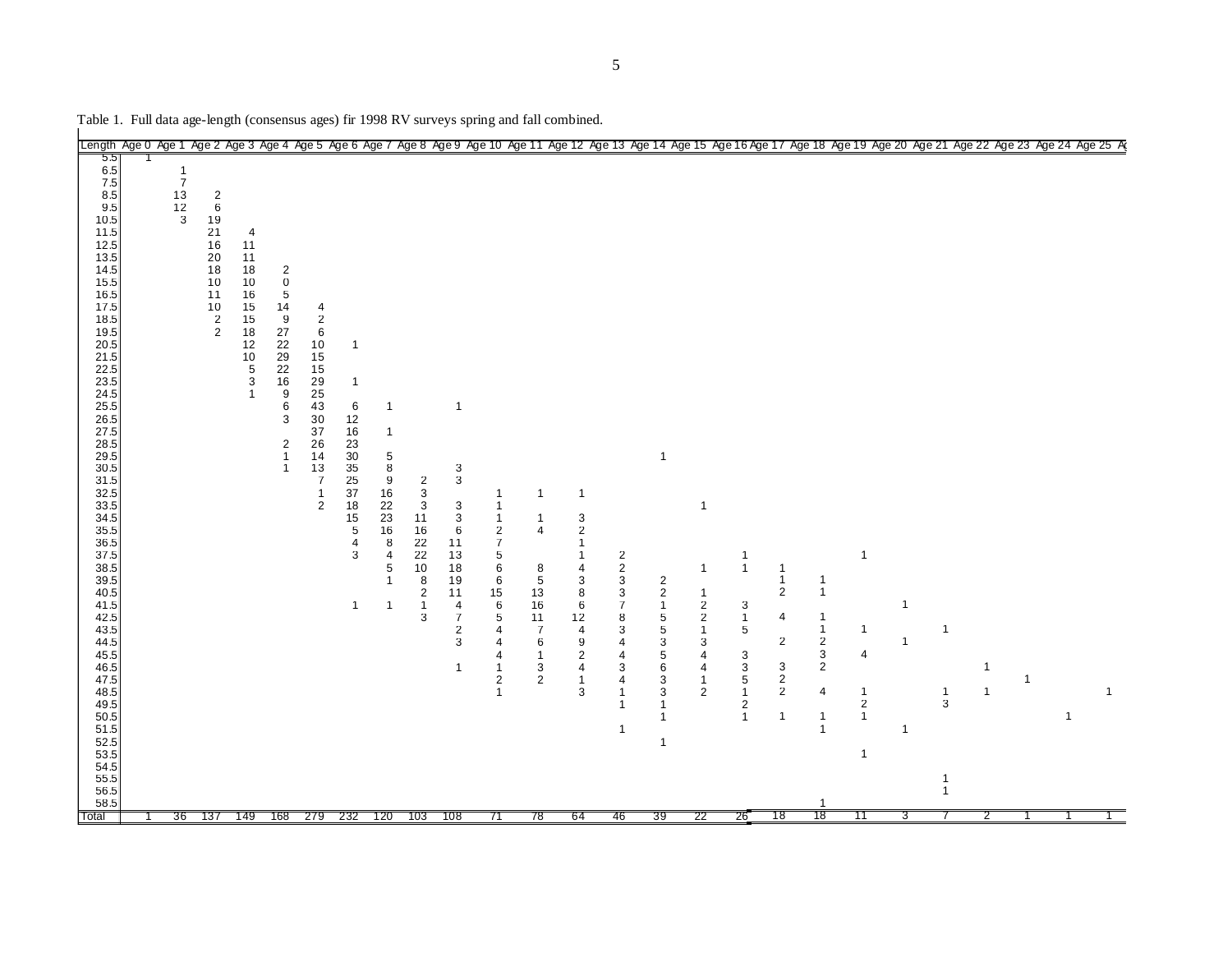Table 2. Age length matrix (consensus ages) fir 1998 RV fall survey.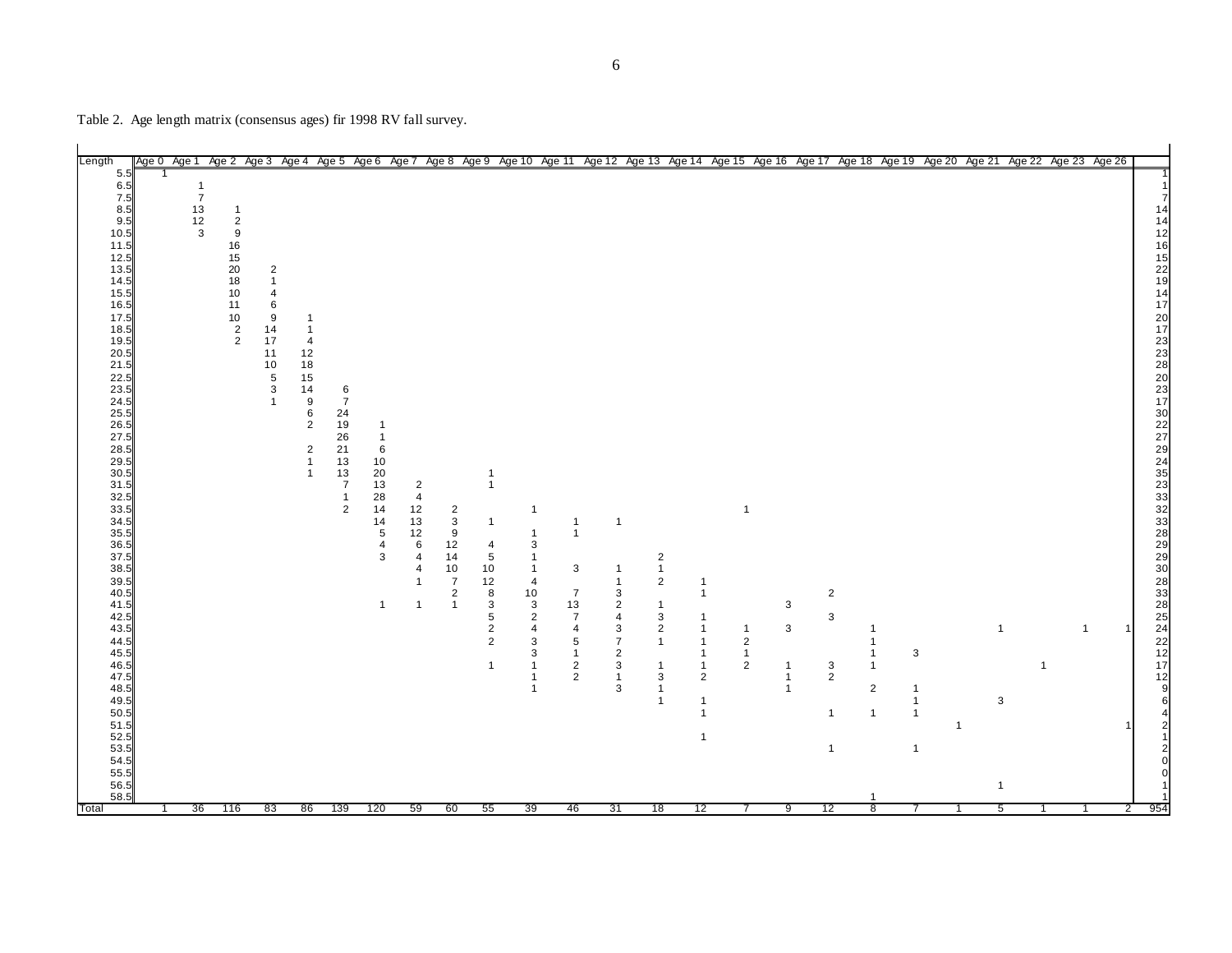Table 3. Age length matrix (consensus ages) for 1998 RV spring survey.

| Length                                                                                                                                                                                                                                                                                                                                                                                                                                           | Age 2 Age 3 Age 4 Age 5 Age 6 Age 7 Age 8 Age 9 Age 10 Age 11 Age 12 Age 13 Age 14 Age 15 Age 16 Age 17 Age 18 Age 19 Age 20 Age 21 Age 22 Age 24 Age 25 Age 30 |                                                                                                  |                                                                                                             |                                                                                                                 |                                                                                                                      |                                                                                                                                            |                                                                                                 |                                                                                                                                                                                                         |                                                                                                                                                               |                                                                                                    |                                                                                                                                                                             |                                                                                                                                    |                                                                                                                  |                                                                                                                                                                         |                                                                                                                                 |                                                                                           |                                                                                                                         |                               |                                                |                                                |                   |                     |                |                    |                                                                                                                                                                                                                                                                                                                                                                 |
|--------------------------------------------------------------------------------------------------------------------------------------------------------------------------------------------------------------------------------------------------------------------------------------------------------------------------------------------------------------------------------------------------------------------------------------------------|-----------------------------------------------------------------------------------------------------------------------------------------------------------------|--------------------------------------------------------------------------------------------------|-------------------------------------------------------------------------------------------------------------|-----------------------------------------------------------------------------------------------------------------|----------------------------------------------------------------------------------------------------------------------|--------------------------------------------------------------------------------------------------------------------------------------------|-------------------------------------------------------------------------------------------------|---------------------------------------------------------------------------------------------------------------------------------------------------------------------------------------------------------|---------------------------------------------------------------------------------------------------------------------------------------------------------------|----------------------------------------------------------------------------------------------------|-----------------------------------------------------------------------------------------------------------------------------------------------------------------------------|------------------------------------------------------------------------------------------------------------------------------------|------------------------------------------------------------------------------------------------------------------|-------------------------------------------------------------------------------------------------------------------------------------------------------------------------|---------------------------------------------------------------------------------------------------------------------------------|-------------------------------------------------------------------------------------------|-------------------------------------------------------------------------------------------------------------------------|-------------------------------|------------------------------------------------|------------------------------------------------|-------------------|---------------------|----------------|--------------------|-----------------------------------------------------------------------------------------------------------------------------------------------------------------------------------------------------------------------------------------------------------------------------------------------------------------------------------------------------------------|
| 5.5<br>6.5<br>$7.5\,$<br>8.5<br>9.5<br>10.5<br>11.5<br>12.5<br>13.5<br>14.5<br>15.5<br>16.5<br>17.5<br>18.5<br>19.5<br>20.5<br>21.5<br>22.5<br>23.5<br>24.5<br>25.5<br>26.5<br>27.5<br>28.5<br>29.5<br>30.5<br>31.5<br>32.5<br>33.5<br>34.5<br>35.5<br>36.5<br>37.5<br>$38.5\,$<br>39.5<br>40.5<br>41.5<br>42.5<br>43.5<br>44.5<br>45.5<br>46.5<br>47.5<br>48.5<br>49.5<br>50.5<br>51.5<br>52.5<br>53.5<br>54.5<br>55.5<br>56.5<br>58.5<br>Total | $\mathbf{1}$<br>$\,$ 5 $\,$<br>11<br>$\,$ 5 $\,$<br>$\mathbf{1}$<br>23                                                                                          | 4<br>$11$<br>9<br>$17$<br>6<br>$10\,$<br>6<br>$\mathbf{1}$<br>$\mathbf{1}$<br>$\mathbf{1}$<br>66 | $\overline{c}$<br>5<br>13<br>8<br>$23\,$<br>10<br>11<br>$\overline{7}$<br>$\mathbf 2$<br>$\mathbf{1}$<br>82 | 4<br>$\mathbf 2$<br>6<br>$10$<br>15<br>$15$<br>23<br>18<br>19<br>11<br>11<br>$\,$ 5 $\,$<br>$\mathbf{1}$<br>140 | $\mathbf{1}$<br>$\overline{1}$<br>6<br>11<br>15<br>$17$<br>20<br>$\frac{15}{12}$<br>$\pmb{4}$<br>$\mathbf{1}$<br>112 | $\overline{1}$<br>$\overline{1}$<br>$\sqrt{5}$<br>$\,8\,$<br>$\overline{7}$<br>12<br>10<br>10<br>4<br>$\overline{c}$<br>$\mathbf{1}$<br>61 | $\overline{2}$<br>3<br>$\overline{1}$<br>8<br>$\overline{7}$<br>10<br>8<br>$\overline{1}$<br>40 | $\overline{1}$<br>$\frac{2}{2}$<br>$\ensuremath{\mathsf{3}}$<br>$\overline{\mathbf{c}}$<br>6<br>$\overline{7}$<br>8<br>8<br>$\overline{7}$<br>3<br>$\mathbf{1}$<br>$\overline{2}$<br>$\mathbf{1}$<br>53 | $\mathbf{1}$<br>$\mathbf{1}$<br>$\mathbf{1}$<br>4<br>$\overline{a}$<br>5<br>$\sqrt{2}$<br>5<br>3<br>3<br>$\mathbf{1}$<br>$\mathbf{1}$<br>$\overline{1}$<br>32 | $\mathbf{1}$<br>3<br>5<br>5<br>6<br>3<br>$\overline{4}$<br>3<br>$\mathbf{1}$<br>$\mathbf{1}$<br>32 | $\overline{1}$<br>$\overline{c}$<br>$\overline{2}$<br>$\overline{1}$<br>$\overline{1}$<br>3<br>$\overline{2}$<br>5<br>4<br>8<br>1<br>$\overline{2}$<br>$\overline{1}$<br>33 | $\mathbf{1}$<br>$\mathbf{1}$<br>3<br>6<br>$\sqrt{5}$<br>$\mathbf{1}$<br>3<br>4<br>$\sqrt{2}$<br>$\mathbf{1}$<br>$\mathbf{1}$<br>28 | $\mathbf{1}$<br>1<br>1<br>$\mathbf{1}$<br>4<br>4<br>$\overline{\mathbf{c}}$<br>4<br>5<br>$\mathbf{1}$<br>3<br>27 | $\mathbf{1}$<br>$\mathbf{1}$<br>$\overline{\mathbf{c}}$<br>$\mathbf 2$<br>$\mathbf{1}$<br>3<br>$\overline{\mathbf{c}}$<br>$\mathbf{1}$<br>$\overline{\mathbf{c}}$<br>15 | $\mathbf{1}$<br>$\mathbf{1}$<br>$\mathbf{1}$<br>$\mathbf 2$<br>3<br>$\overline{c}$<br>4<br>$\overline{c}$<br>$\mathbf{1}$<br>17 | $\overline{1}$<br>$\overline{1}$<br>$\mathbf{1}$<br>$\overline{c}$<br>$\overline{c}$<br>7 | -1<br>$\overline{1}$<br>$\mathbf{1}$<br>$\mathbf{1}$<br>$\sqrt{2}$<br>$\mathbf{1}$<br>$\mathbf 2$<br>$\mathbf{1}$<br>10 | $\mathbf{1}$<br>-1<br>-1<br>3 | $\mathbf{1}$<br>$\mathbf{1}$<br>$\overline{2}$ | $\mathbf{1}$<br>$\mathbf{1}$<br>$\overline{2}$ | $\mathbf{1}$<br>1 | $\overline{1}$<br>1 | $\overline{1}$ | -1<br>$\mathbf{1}$ | <sup>0</sup><br>11<br>9<br>$12$<br>9<br>19<br>6<br>$\begin{array}{c} 15 \\ 23 \\ 11 \end{array}$<br>30<br>226<br>226<br>226<br>3222<br>227<br>237<br>2227<br>237<br>226<br>24<br>226<br>24<br>226<br>24<br>226<br>24<br>226<br>24<br>225<br>24<br>24<br>24<br>24<br>24<br>24<br>24<br>24<br>24<br>25<br>15<br>18<br>14<br>8<br>12<br>3<br>$\overline{2}$<br>789 |

┓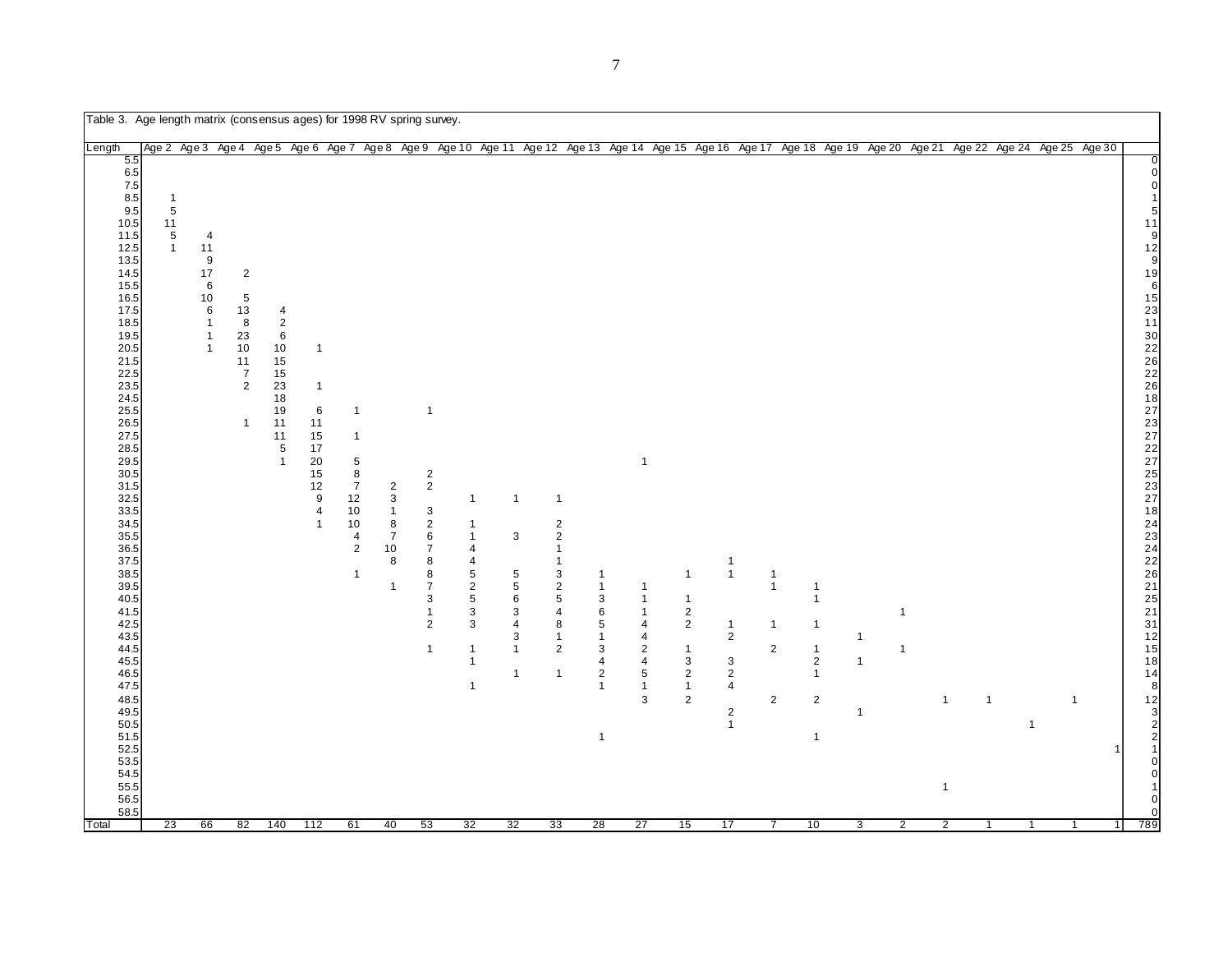

Fig.1. Comparison of FDALM with SSALM for the total 1998 sample (spring and fall data combined) using 2D Kolmogorov-Smirnov Test. Circles and bars correspond to the median and 95<sup>th</sup> percentile ranges at each subsample size. Sample replicates = 400. The small figures at each sample size indicate the exact percentage of the full sample.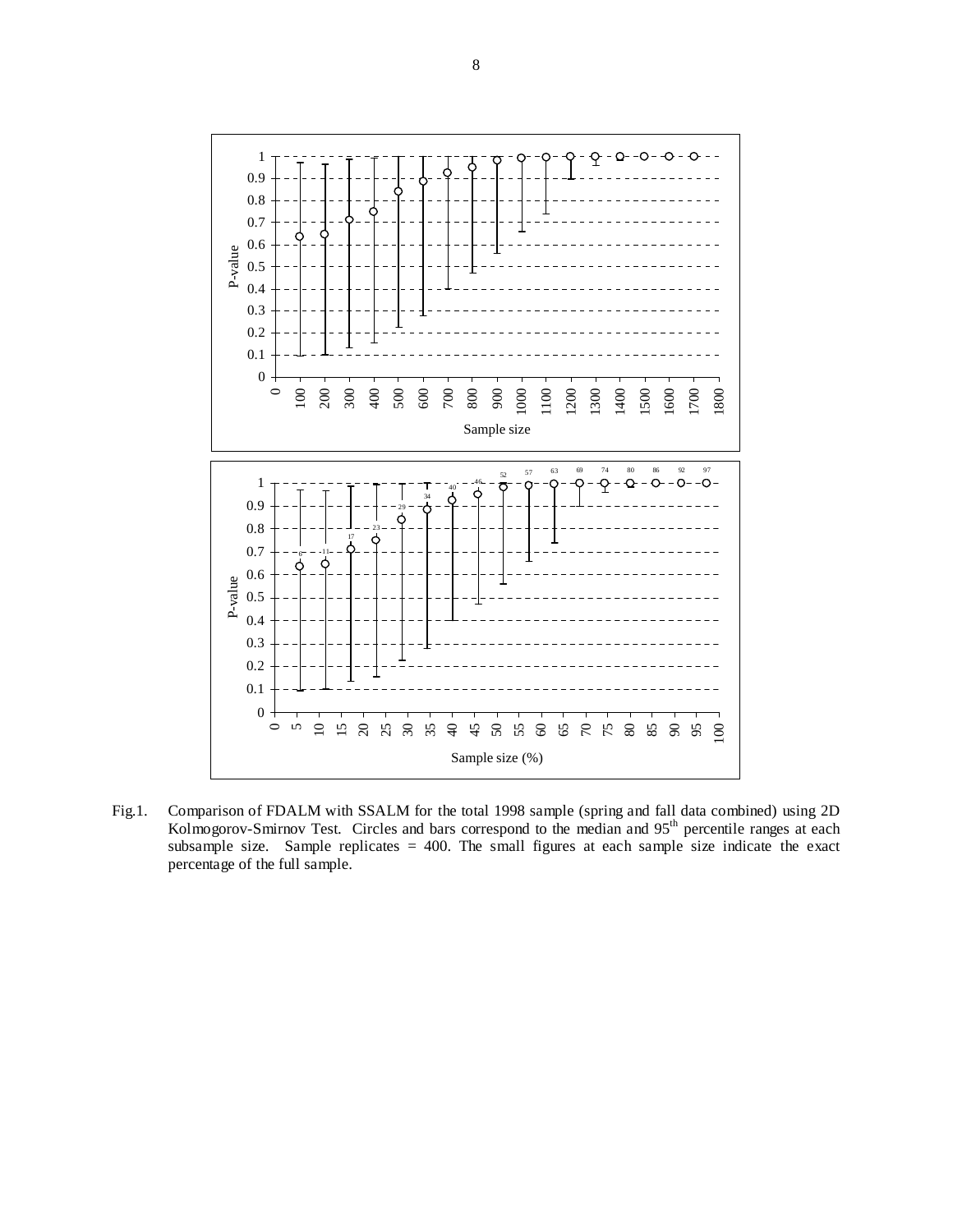

Fig. 2. Comparison of FDALM with SSALM for the Spring sample only using 2D Kolmogorov-Smirnov Test. Circles and bars correspond to the median and  $95<sup>th</sup>$  percentile ranges at each subsample size. Subsample replicates = 400. The small figures at each subsample size indicate the exact percentage of the full sample.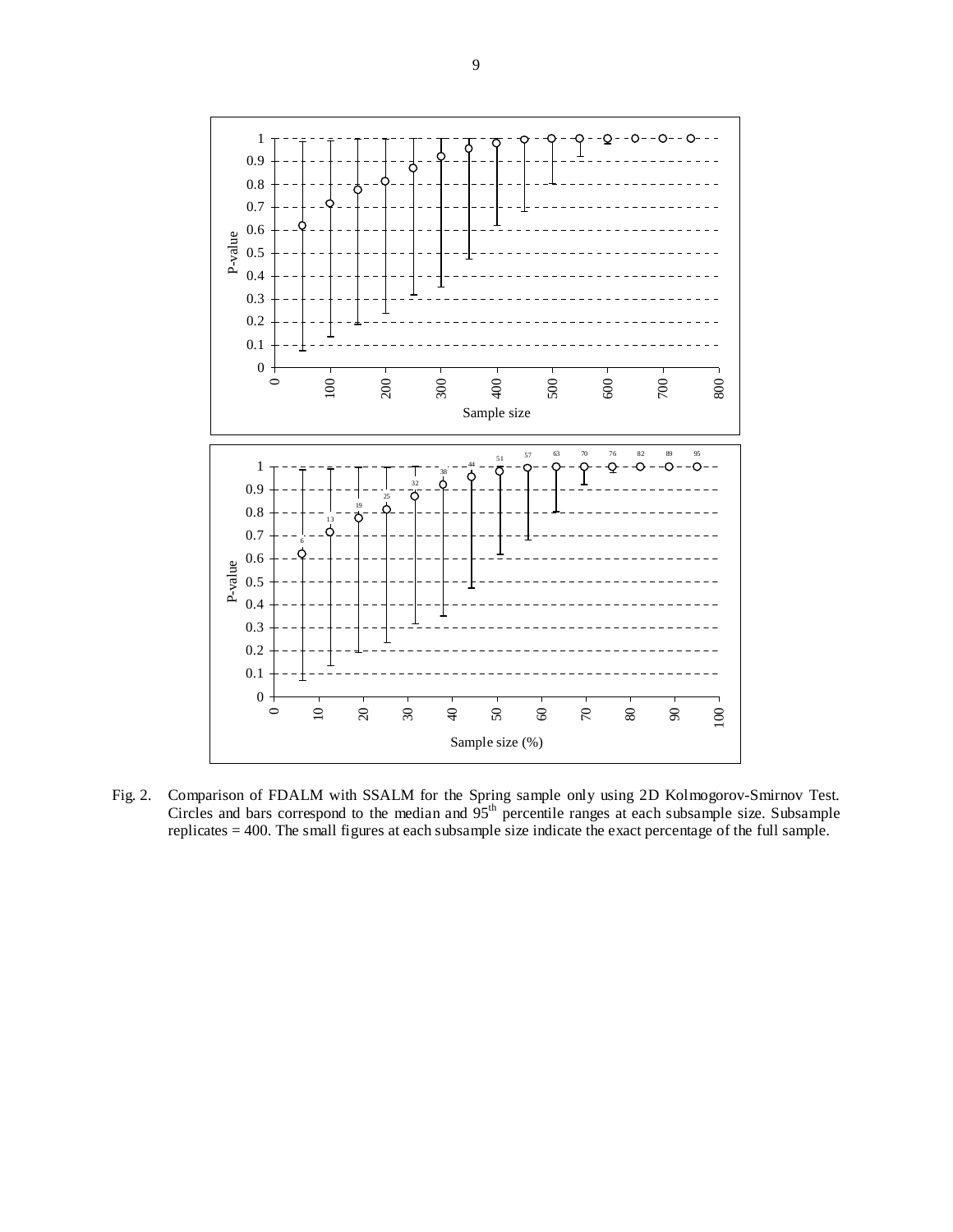

Fig. 3. Comparison of FDALM with SSALM for the Fall sample only using 2D Kolmogorov-Smirnov Test. Circles and bars correspond to the median and 95<sup>th</sup> percentile ranges at each subsample size. Subsample replicates = 400. The small figures at each subsample size indicate the exact percentage of the full sample.